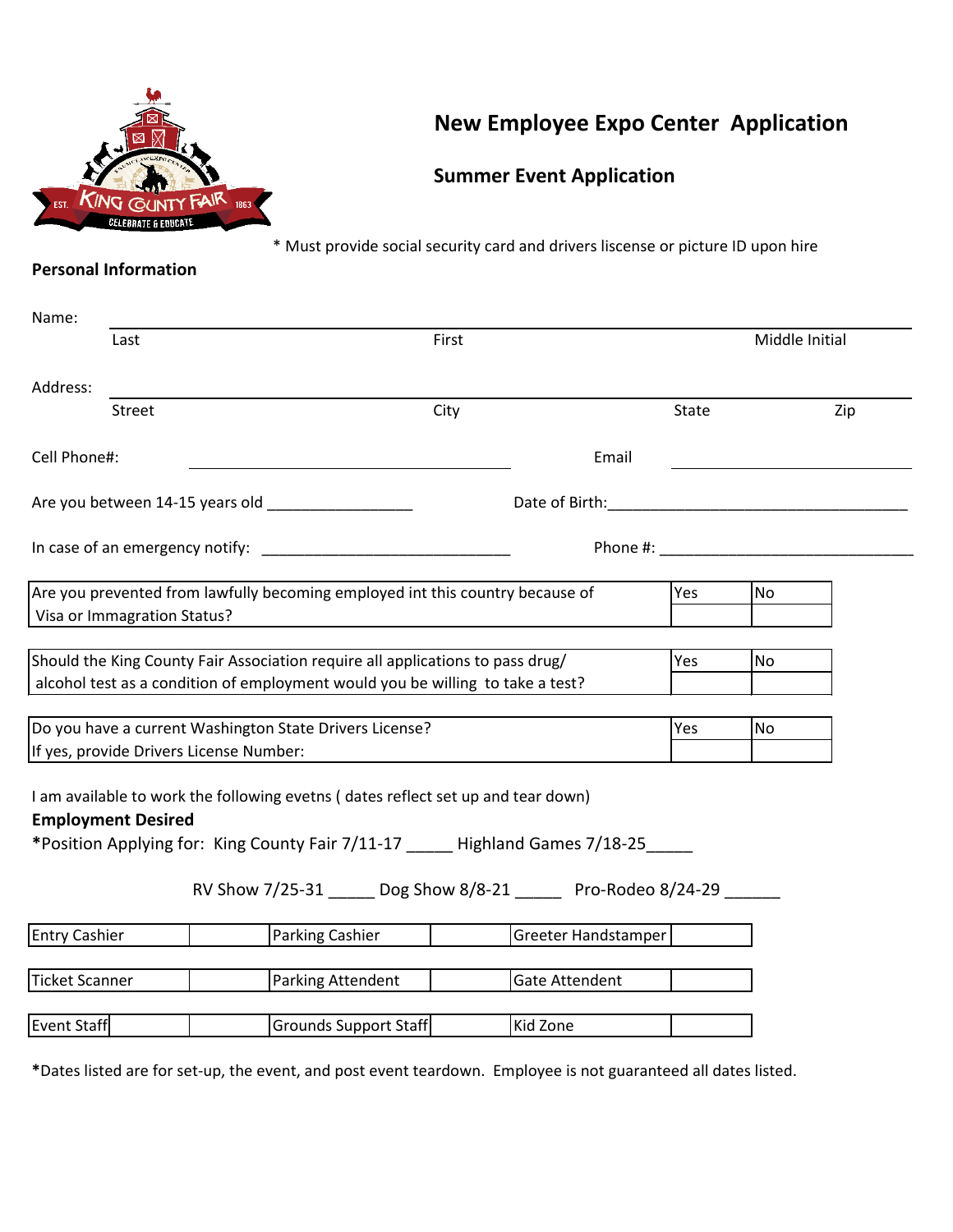If you are not hired as a paid employee would you be interested in being part of the volunteer staff at the King County Fair and other events? Yes \_\_\_\_ No\_\_\_\_\_

| Is there any job you do not want to do?                                     | if yes, explain            |                        |  |  |  |
|-----------------------------------------------------------------------------|----------------------------|------------------------|--|--|--|
| Are you able to work any shift?                                             | (Example) Early 7AM-3:30PM | Mid-Day 3:00PM-11:30PM |  |  |  |
| Have you worked for the fair before?<br>if yes, which years and department: |                            |                        |  |  |  |
| Were you refered by someone?                                                | if yes, provide name:      |                        |  |  |  |

#### **Employment History**

| Dates Employed | Name, Address & Pone number of Employer | Position | Salary | Reason for leaving |
|----------------|-----------------------------------------|----------|--------|--------------------|
| <b>From</b>    |                                         |          |        |                    |
| lTo            |                                         |          |        |                    |
| From           |                                         |          |        |                    |
| lTo            |                                         |          |        |                    |

May we contact your past employers?\_\_\_\_\_\_\_\_\_\_\_\_\_\_\_\_\_\_\_\_\_\_\_\_\_ Of the above jobs which one did you like best and why?

#### **Education**

|                 | Name and Location of School | Years Attended | Did you Graduate | Field of Study & Degree |
|-----------------|-----------------------------|----------------|------------------|-------------------------|
| High            |                             |                |                  |                         |
| School          |                             |                |                  |                         |
| College         |                             |                |                  |                         |
|                 |                             |                |                  |                         |
| Trade/          |                             |                |                  |                         |
| <b>Business</b> |                             |                |                  |                         |
| School          |                             |                |                  |                         |

#### **General**

Special Skills: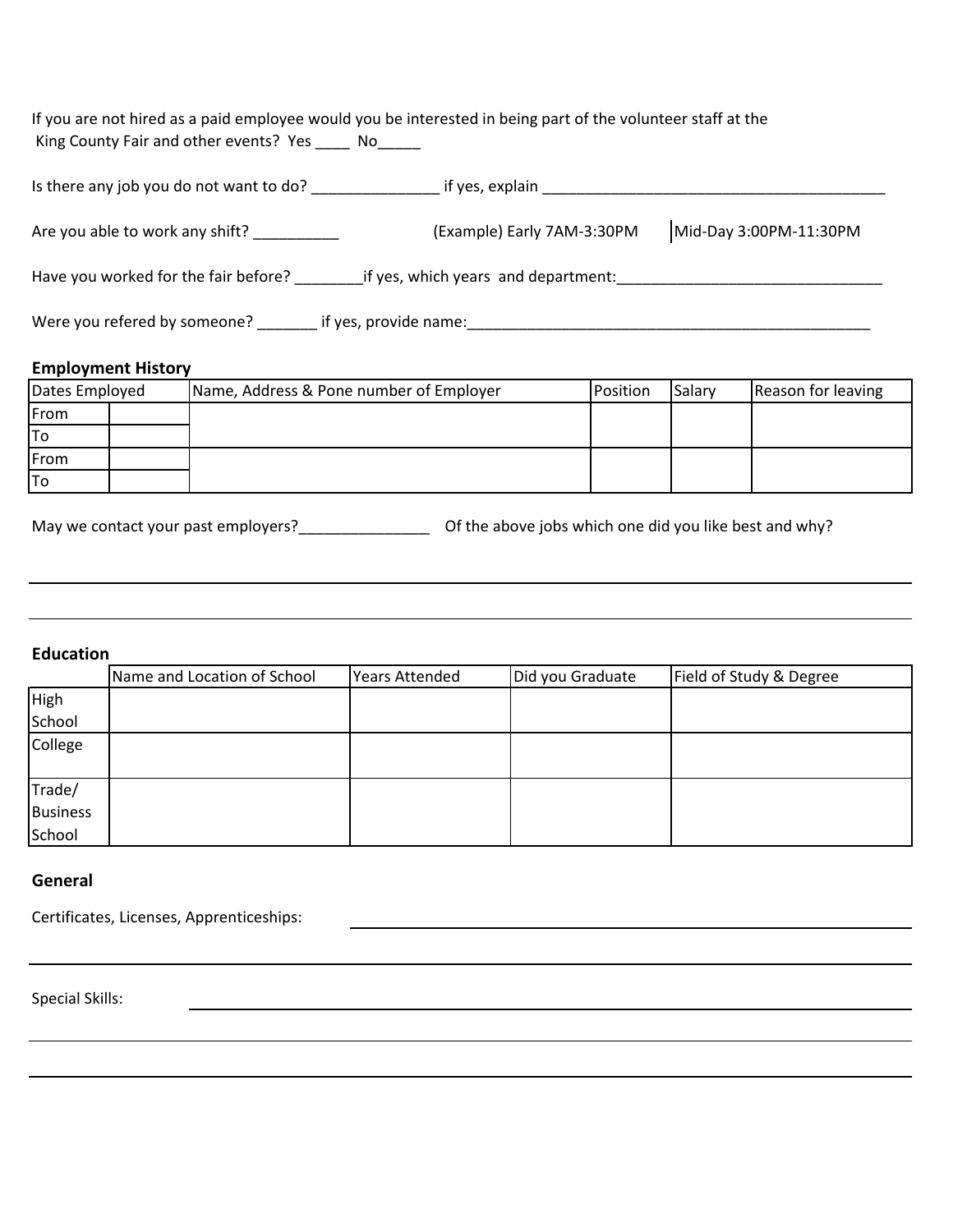### **General Cont.**

| Activities:                     |                                                |      |
|---------------------------------|------------------------------------------------|------|
|                                 |                                                |      |
| U.S. Military or Naval Services |                                                | Rank |
|                                 | Present Membership in Nation Guard or Reserves |      |

#### **Refrences**

Give names of three persons not related to you, whom you have known at least one year.

| Name | Address | <b>Business</b> | Years Acquanted |
|------|---------|-----------------|-----------------|
|      |         |                 |                 |
|      |         |                 |                 |
|      |         |                 |                 |
|      |         |                 |                 |
|      |         |                 |                 |
|      |         |                 |                 |

I certify that all this information submited by me on this application is true and complete, and I understand that if any false information, omisions, or misrepresentations are discovered, my application may be rejected and, If I am employed my employment may be terminated at any time. In consideration of my employment, I agree to conform to company's rules and regulations, and I agree that my employment and compensation can be terminated with or without cause, and with or without notice, at any time, at either my company's option. I also understand and agree that the company may change the terms and conditions of my emploement, with or without cause and with or without notice at any time. I understand that no company representative, other than its manager, and then only when in writing and signed by the manager, has authority to enter into any agreement for employment for any specific period of time, or to make any agreement contrary to the foregoing.

Date: Signature: Signature: Signature: Signature: Signature: Signature: Signature: Signature: Signature: Signature: Signature: Signature: Signature: Signature: Signature: Signature: Signature: Signature: Signature: Signatu